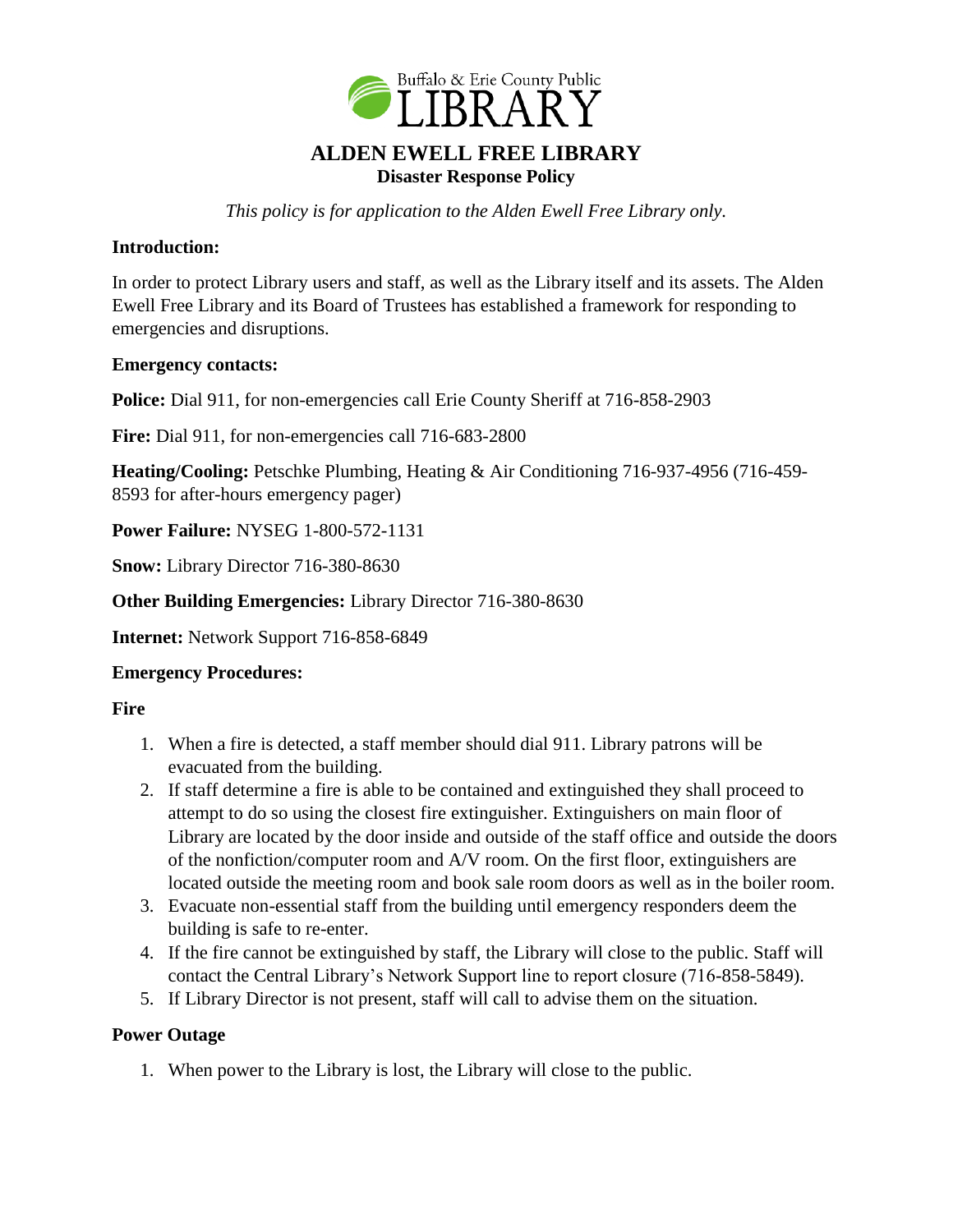

# **ALDEN EWELL FREE LIBRARY**

- 2. If outage occurs during open hours, staff will assist Library patrons with exiting the building as needed.
- 3. Staff will call NYSEG at 1-800-572-1131 to report outage. If necessary/possible, further information will also be sought online via their online Outage Central [\(https://www.nyseg.com/wps/portal/nyseg/outages\)](https://www.nyseg.com/wps/portal/nyseg/outages).
- 4. Staff will contact the Central Library's Network Support line to report closure at 716- 858-6849.
- 5. If Library Director is not present, staff will call to advise them on the situation.

# **No Water**

- 1. When the Library is without water it will be closed to the public.
- 2. If loss of water occurs during open hours, staff will assist Library patrons with exiting the building as needed.
- 3. Staff will contact the Village of Alden's Department of Public Works at 716-937-7392 to report the emergency. If after hours, staff will call 716-949-0042 and leave a message.
- 4. Staff will contact the Central Library's Network Support line to report closure at 716- 858-6849.
- 5. If the Library Director is not present, staff will call to advise them on the situation.

# **No Heating/Cooling**

- 1. When the Library is without heating or cooling and the Library staff deems the condition of the building to be unsafe and/or beyond what is comfortable for staff and patrons, the Library will be closed to the public.
- 2. If closure occurs during open hours, staff will assist Library patrons with exiting the building as needed.
- 3. Staff will contact Petschke Plumbing, Heating & Air Conditioning at 716-937-4956. If emergency occurs outside of normal business hours, staff can call their emergency pager at 716-459-8593.
- 4. Staff will contact the Central Library's Network Support line to report closure at 716- 858-6849.
- 5. If Library Director is not present, staff will call to advise them on the situation.

# **Health Emergencies**

- 1. When a Library patron(s) and/or staff member(s) is experiencing a health emergency, a staff member will call 911.
- 2. In instances where a staff member is experiencing the health emergency, their emergency contact(s) will be phoned. Emergency contact information is kept in the staff office and is updated yearly.